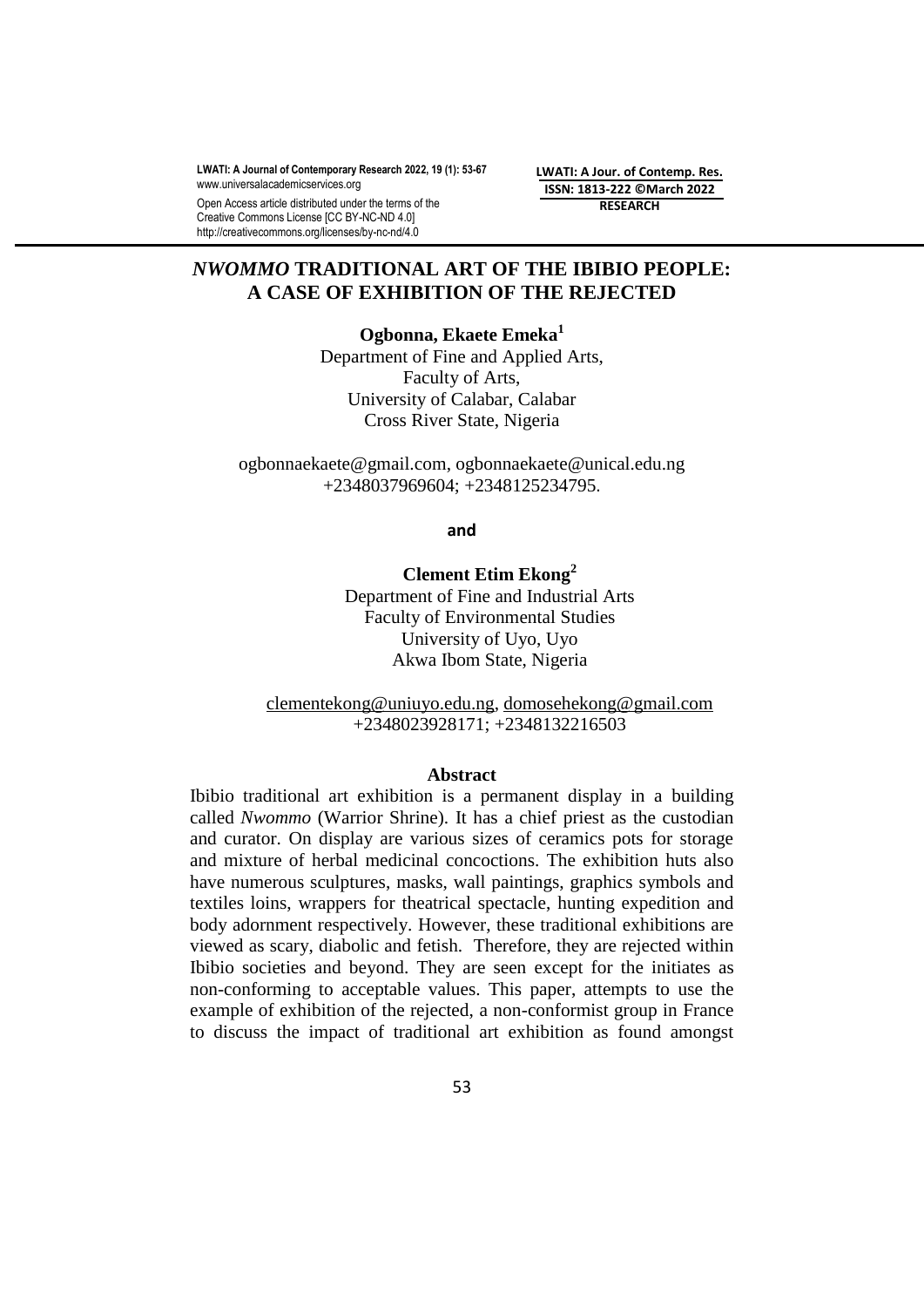*Nwommo* permanent display. The objectives were to discuss the materials and production of Ibibio traditional art; the influence of Nwommo traditional art on contemporary art and; position Nwommo traditional art as exhibition of the rejected. The method used was unstructured interview and reviews from related literatures. Findings reveal significant activities of administration, religion, communication, preservation, entertainment and aesthetics in *Nwommo* Ibibio traditional art. The inference drawn from the study on the exhibition of the rejected is that of allowing for unconventional creative outlet as a means of reforms within a given society. The paper recommends restructurings through original works of traditional art as against rejection. The Ibibio traditional art exhibitions are avant-garde resources, reminiscent of the socio- economic and socio - political standards of the society.

## **Keywords:** Avant-garde, Exhibition of the Rejected, French Academy, Ibibio, *Nwommo,* Traditional Art.

### **Introduction**

Ibibio people like other ethnic groups in Nigeria are rejecting their traditional and cultural products in the face of new religion and technological developments. The whole of their Indigenous Knowledge System (IKS) is eroding as a result of rejection. *Nwommo*, (Warrior Shrine) a traditional Ibibio art and architecture is among the "inventions" that suffer seeming absolute rejection. The consequent is its loss. The *Nwommo* which doubled as a funerary art and a gallery for the display of the deceased personal items is seemingly going extinct. Undoubtedly, there must always be reasons for rejections. The reasons can be objective, or subjective. Whichever way, rejection is rejection and it leads to agitations to say the least. There are documentations such as Ukim, 2020; Ekanem, 1994, Ekwere 2000, Umoanwan and Nyah, 2015; on *Nwommo* traditional art of Ibibio. However, the aforementioned literatures are mostly centered on its funerary functions, the art objects therein, and their influence on contemporary art practice. There are still existing gaps. The one identified by the writers of this paper is that of using/converting *Nwommo* Art into an exhibition of the rejected. This is informed by the Exhibition of the Rejected in France in 1863.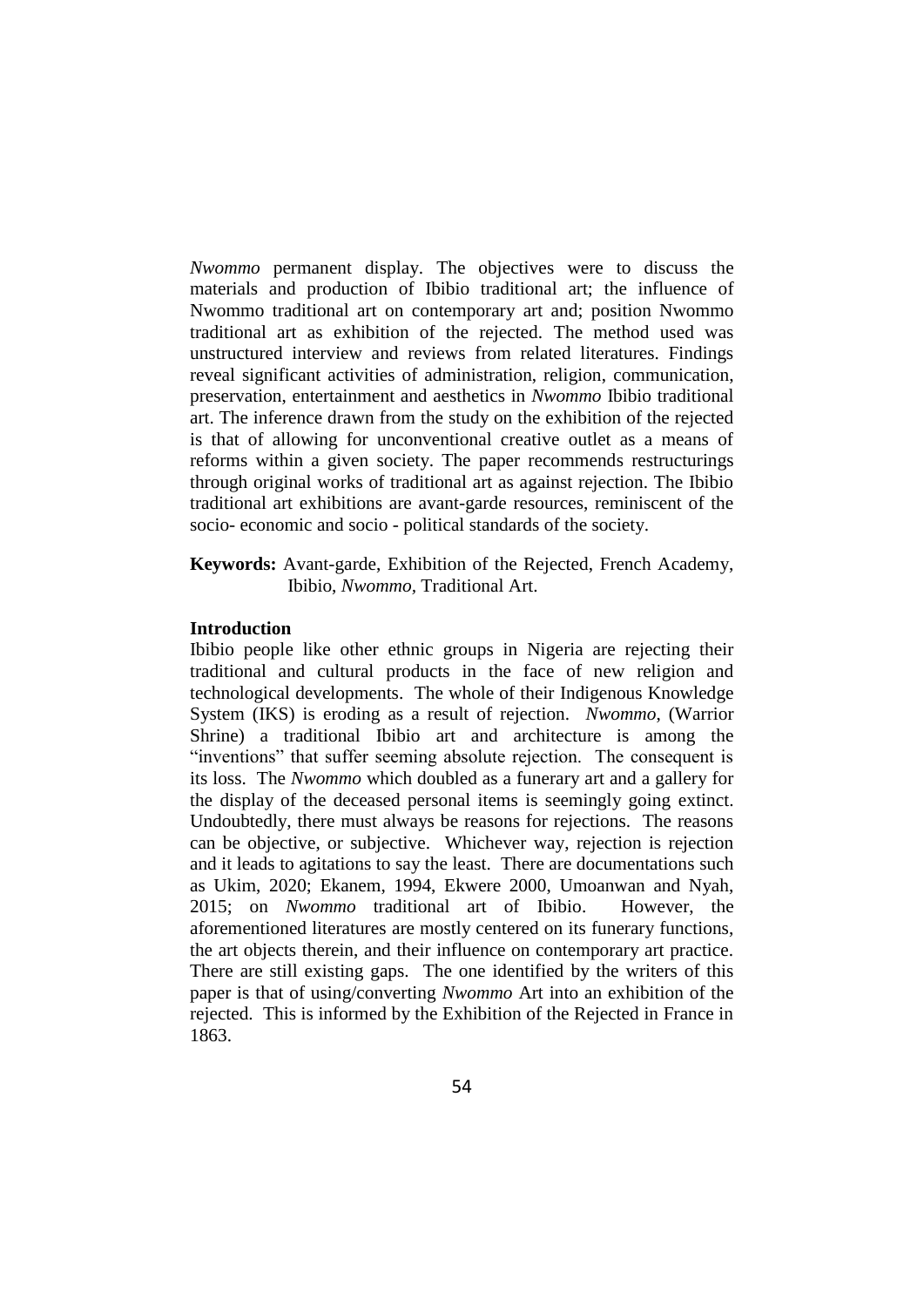The rejection of over fifty percent of art works submitted by artists for the Paris Salon was a denial. This led to agitation and protest. That resulted in the holding of Salon des Refusés in 1863 in France. It was a development that brought about avant-garde art and movements. The artists of the Salon des Refusés were rejected by a committee of Juries, while *Nwommo* is rejected by its people. Its rejection is as a result of the current prevailing religion - Christianity in the region. Nevertheless, there are some features of *Nwommo* that can be retained, hence this advocacy. This paper, therefore, advocates that those features of *Nwommo* that have to do with art, aesthetics, exhibitions and the preservation of Ibibio traditional material culture should not be rejected. Thus, the rejected graffiti, exhibits, motifs and patterns on *Nwommo*, and the unique triangular design of the structure should be reconsidered for contemporary use. Undoubtedly, the totality of *Nwommo* is an exhibition of the rejected in its rights. It is a gallery, a museum and an exhibition space in one structure. This paper is, therefore, set to discuss the materials and production of Ibibio traditional art; the influence of Nwommo traditional art on contemporary art and; position Nwommo traditional art as exhibition of the rejected. The method used was unstructured interview and reviews of related literatures. The work was delimited to the study of *Nwommo (Warrior Shrine)* awhile of the rejected. This is premised upon the knowledge that it can bring beneficial results just as Salon des Refusés did. Thus, the writers are prompted by the need to appropriate *Nwommo* to Modern Exhibition.

#### **Ibibio People**

In the context of this study, Ibibio people are seen in the light of the ethnical relatedness of the traditional Northern Ibibio, Southern Ibibio, Western Ibibio, Central Ibibio, and Riverine Ibibio. See Map of Ibibio, Figure 1. The Ibibio people are distinctive ethnic group found predominantly in the South South geopolitical region of Nigeria with a population of about four million people. They are the fourth largest ethnic group in Nigeria (Ukim, 2020; Demographics of Nigeria, n.d; Okonofua and Ukim, 2016). The Ibibio has several networks of independent sub-groups comprising Efiat, Okobo, Andoni, Efik, Ibeno. Oron, Eket and Annang communities ( Udo, 1983; Ukim, 2020; Minahan, 2002 and Ekanem, 2000). The traditional art exhibition of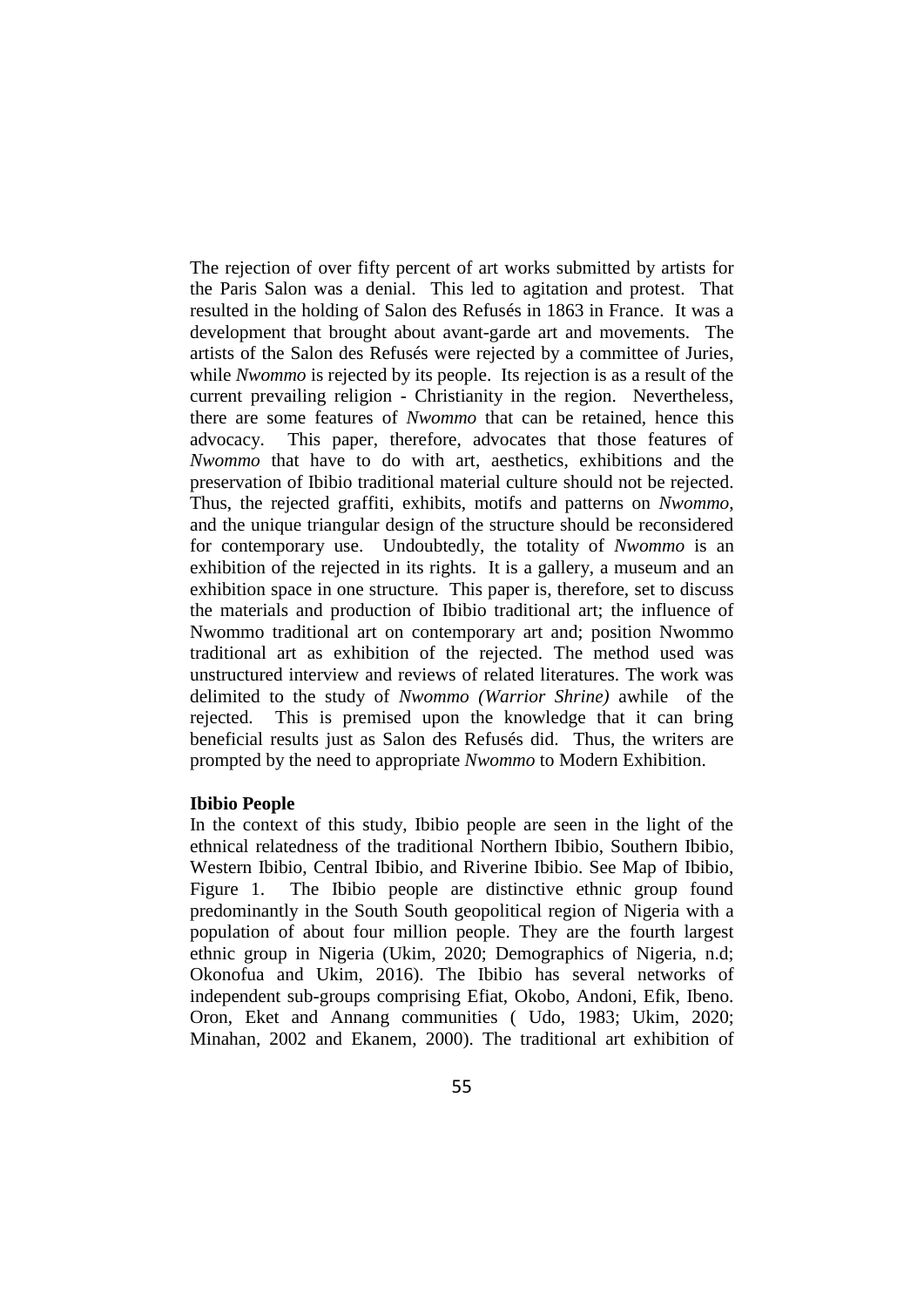these sub-groups which is an affiliate of a people"s cultural practices and language of communication are similar in context. This is so because they are ethnically related (Udo, 1983). Their economic, religious, aesthetics and political institutions are reforms enabling and by implication should not rejected but adopted at that level.





### *Nwommo* **Traditional Art of Ibibio People**

*Nwommo* is a building erected in honour of the dead of an Ibibio warrior at the time of burial among the traditional Ibibio people. It was usually a tall rectangular structure. A large cloth was usually hung inside the *Nwommo*. The cloth was usually made of patchwork and appliqué techniques. Very bold geometrical patterns and figurative panel were clearly visible on the cloth (Nicklin, n.d). The warriors, members of the Ekong society were very special people in Ibibioland. They occupied special places and received unprecedented honours both in their lifetime and after their death (Udo, 1978). Udo observes that they were so honoured that "in some villages they were decorated for their bravery with grant of oil palm bush" an award aimed at encouraging the young men to fight wars and defend the land from external aggressors".

At death, the body of an Ekong initiate was embalmed, dressed in the Ekong costumes and made to "sit" for some days on a special chair so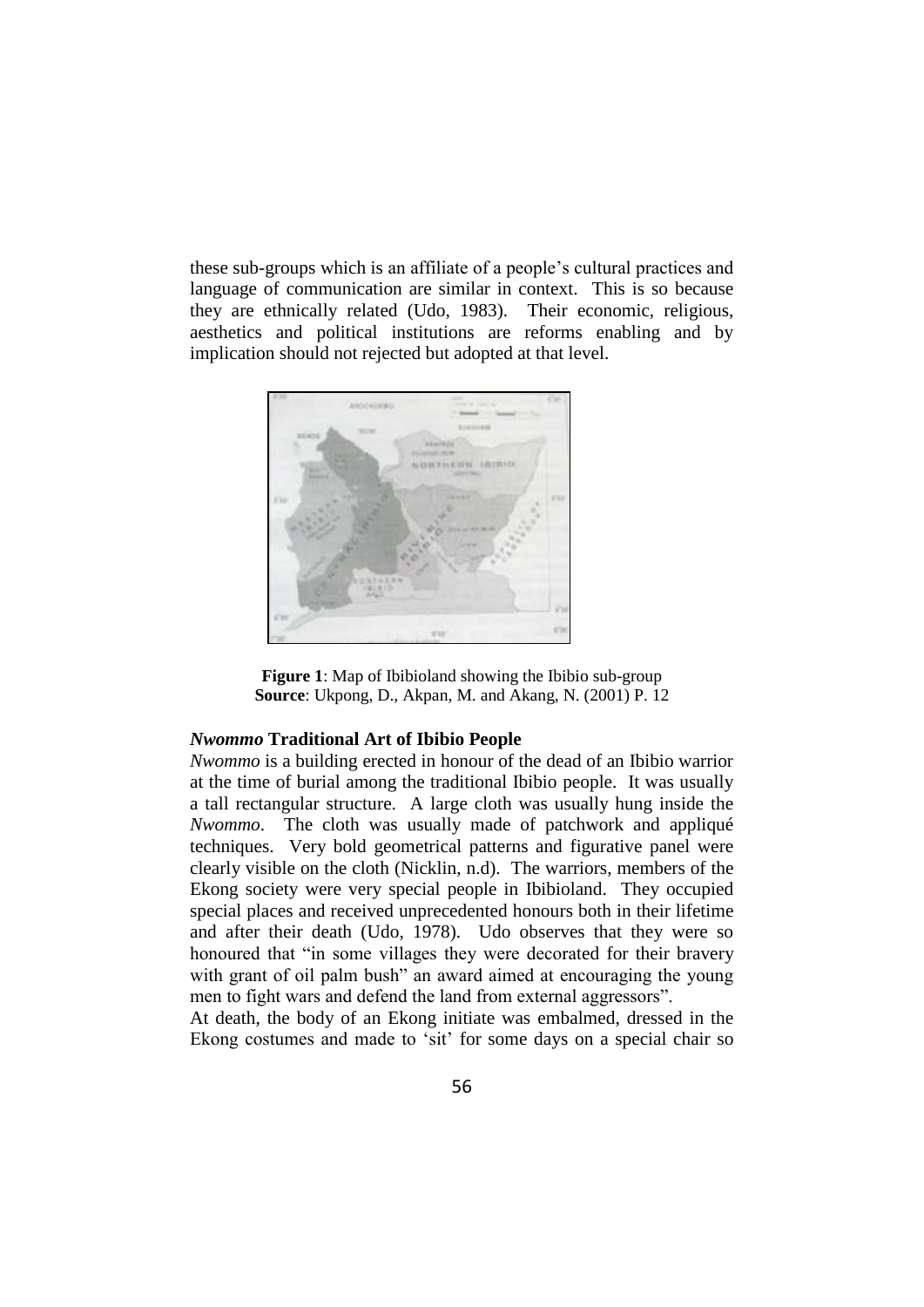people could pay him the last respects (Udo 1983; Akra, 2021). They were immortalized by burying them in a large and adequately decorated and embellished edifice – an artistic architecture called *Nwommo,* Fig 2a and 2b. *Nwommo (*Warrior *S*hrine) was normally adorned with graffiti (Ukpong, Akpan, and Akang, 2001). *Nwommo* was perhaps the largest shrine in Ibibioland. It was one of the most expensive items of the burial of any person in traditional Ibibioland.



**Figure 2 a and b**: *Nwommo* (Warrior shrine) **Source**: Udo, E. A. (1983)

Death in traditional Ibibio societies was viewed as a transition and continuation of life in another phase. Therefore, death was not seen as an end of life. They, just like the traditional Egyptians, believed in life after death. They believed even more in the efficacy of influence of the dead on the living. Thus, the maxim, "ekpo akpa ayin, ikpaha utong" is an Ibibio adage that expresses the alertness of the dead to the activities of the living. This means that the dead are still alive and are still hearing; therefore, they have the powers to mediate in matters for the living (Ukim, 2020, Ekanem, 1994 and Akra, 2021). This explains the reasons for provisions of afterlife status as observed in the accompaniment of household items and embellishment. Udo (1983) avers that it is "*Uno Ufok*, the giving of the dead man a house" Amongst these were ceramic pots of varied size, wall paintings representing the deceased occupation, prestige and accomplishments, sculptural mortar,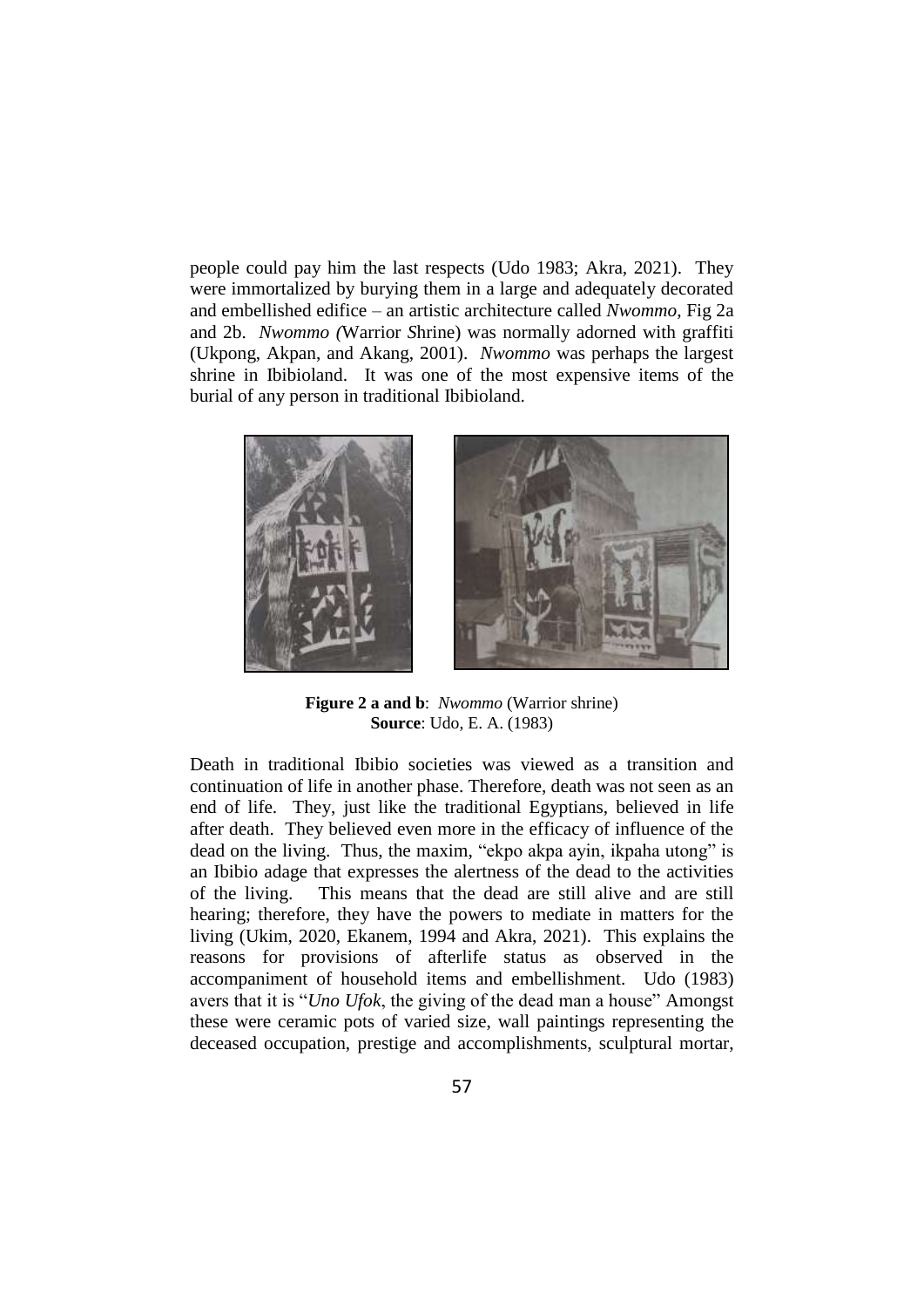and pestle as well as textile apparels for the successful maintenance of life beyond (Ukim, 2020, Ekanem, 1994).

Undeniably, all the belongings of the deceased Ekong member, from his warheads to the personal items he had used in his lifetime were usually exhibited in the *Nwommo* for his "use" in his life after death. They also included knives, plates and climbing rope - *Ikpo*, Machet, Paddles, spoons. Bones of animals sacrificed at the funeral were also displayed. Unquestionably, "the *Nwommo* shrine which usually contained all personal belongings of the dead Ekong member were testimonies to the prestige, achievements and the status of the ancestor so immortalized" (Udo, 1983). The most impressive aspect of *Nwommo* was its lavish decoration (Ekanem, 1994). Without any fear of contradiction, it can be said that *Nwommo* was an art piece per excellent. *Nwommo* were painted with assortment of colours and materials. They were painted with different colours of clay, charcoal, and a variety of shades of greens from plants colours such as *awa* to mineral colours*.* Shades of reds were obtained from cam-wood and red iron oxide. Blues were obtained from traditional indigo dyes. The motifs were abstract geometric patterns and semi abstract figures and symbols. A variety of materials were used for its painting. Expressively, these traditional art forms were solely for members of Ekong socio-cultural society whose initiates were all males. However, to create balance Ekwere (2000) posits the existence of *Iso Nduongo,* a similar shrine for dead females of repute in the society. Nevertheless, since the scope of this study does not include *Iso Induongo*, it would not be discussed in this paper.

*Nwommo* decorations required dexterity and calm disposition for execution of arts works. Ekwere (2000) corroborating Cole and Aniakor (1984) maintains that "of all the artistic decorations, wall paintings were the most common, and the most varied with several regional and original styles as well as scores of motifs combined in hundreds of ways". The decorative motifs varied from geometric designs, naturalistic to symbolic representations of uli and nsibidi, a picture writing used to communicate messages to the initiates in Ekpe Society (Ukim, 2020).

## **Materials and Production of Traditional Art**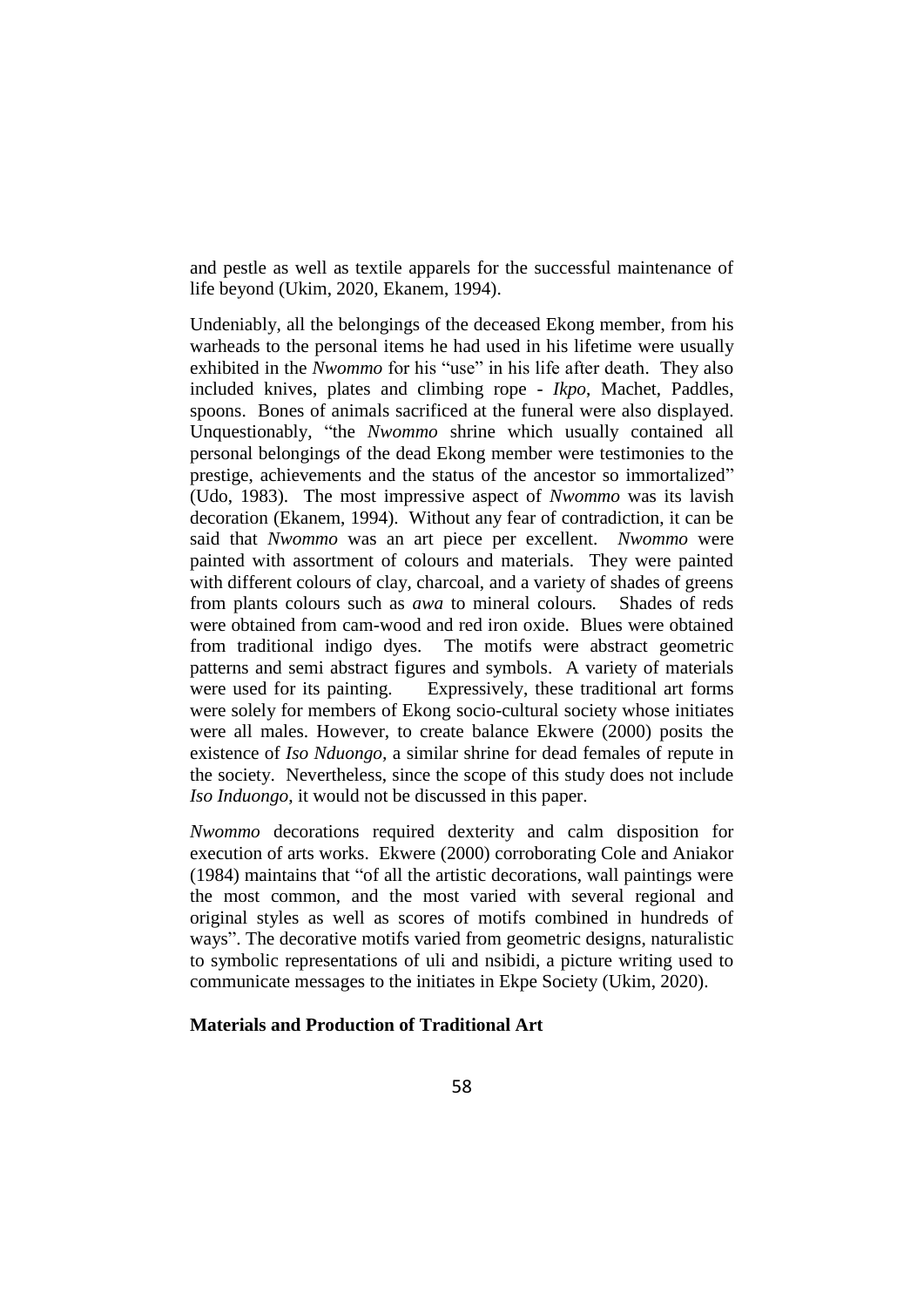African arts of the Ibibio speaking people are often produced by unlettered artisans. Their conceptual approach to medium of expression, thoughts patterns and forms expectedly are untamed, natural yet ecofriendly. The media for production are often based on material availability within the locale. Wood carvings, were produced in the tropical rain forest where wood is in abundance. This accounted for the Ibibio artists using more of wood for their art. The use of non-robust media (wood, clay, raffia and ochre for colours) for their arts has increasingly affected scholarly works and literary discourse. Nonetheless, in recent years, academics are saturating reputable journals with articles in related areas. The materials required for production were easily accessible within Ibibio environments. They were acquired at little or no cost except for labour. Most of the art forms were produced on site where the materials are taken. While others were partially treated and brought back to home for completion. Umoanwan and Nyah, (2015) observe that;

> *The inside walls and ceiling of Nwommo were plaited with bamboo split and decorated with cloth wrapped on the inside of the hut. The cloth was dyed with contrasting colours, cut into desired shapes and sewn on the cloth to be wrapped. In this way, pictures of animals, objects and war instruments were depicted, thus justifying the artistic quality of the applique design and the motifs employed.*

Asuquo Akpabio – an Ibibio traditional sculptor, for instance, works in wood. The sculptor's themes in wood and clay resonate contemporary impact of Ibibio traditional art on education, marriage and technology. The philosopher in Figure 3 presupposes the ultimate goal of a typical Ibibio parent regardless of status towards tutelage. His dexterity in transforming a rigid piece of wood to a flexible interlocking chain as depicted in "Chain of Love" Figure 4 is the hall mark of marital bliss expressed in Ibibio carving. Perhaps, the ceramic pot (Figure 5) for refrigerating of water and preservation of food during planting and famine season should remind one of the technologies that were prevalent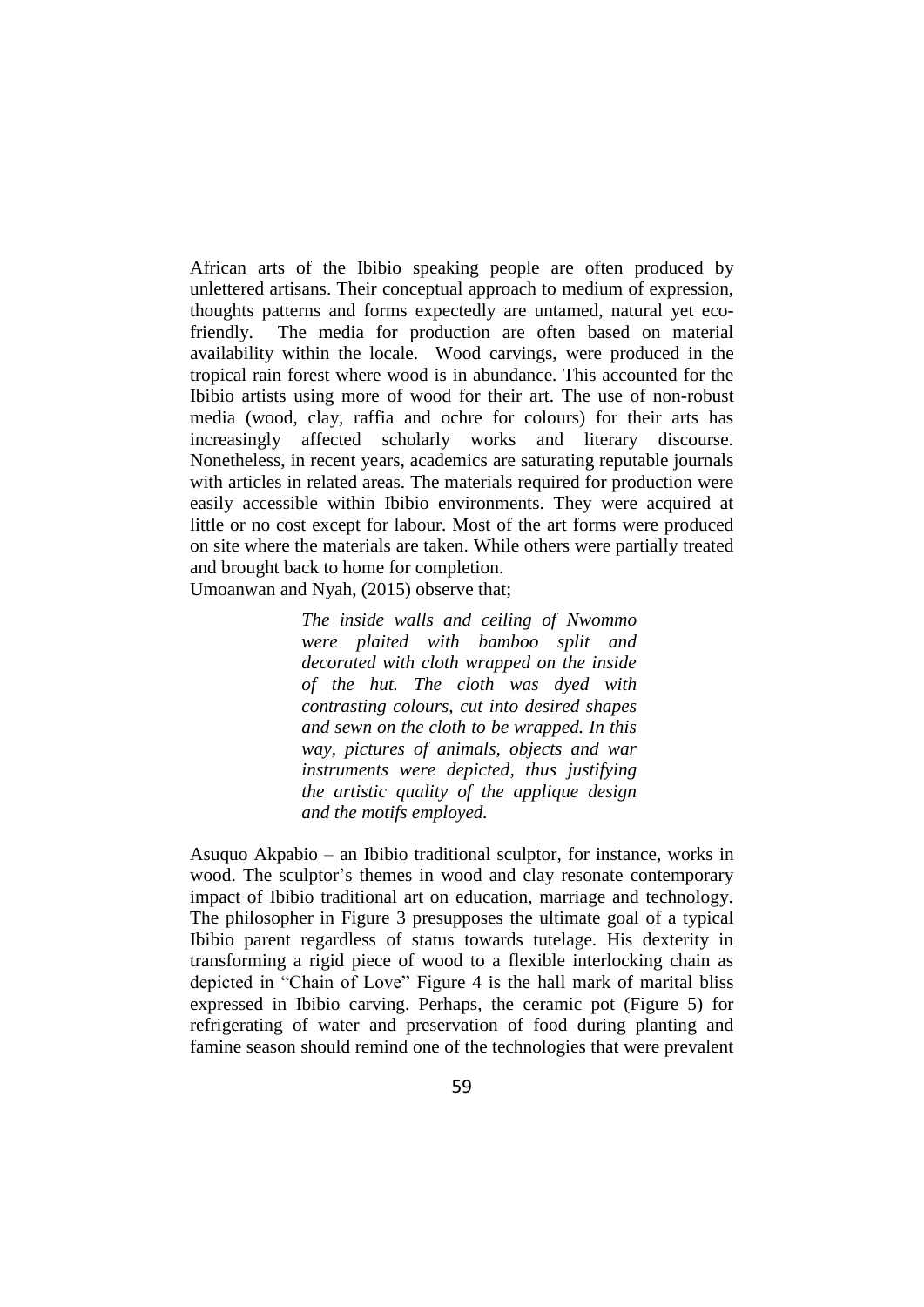in Ibibio traditional societies. The apprentice system was observed as they worked masterfully beside the sculptor (Ogbonna, 2019). This helped in the transfer of knowledge from generation to generation.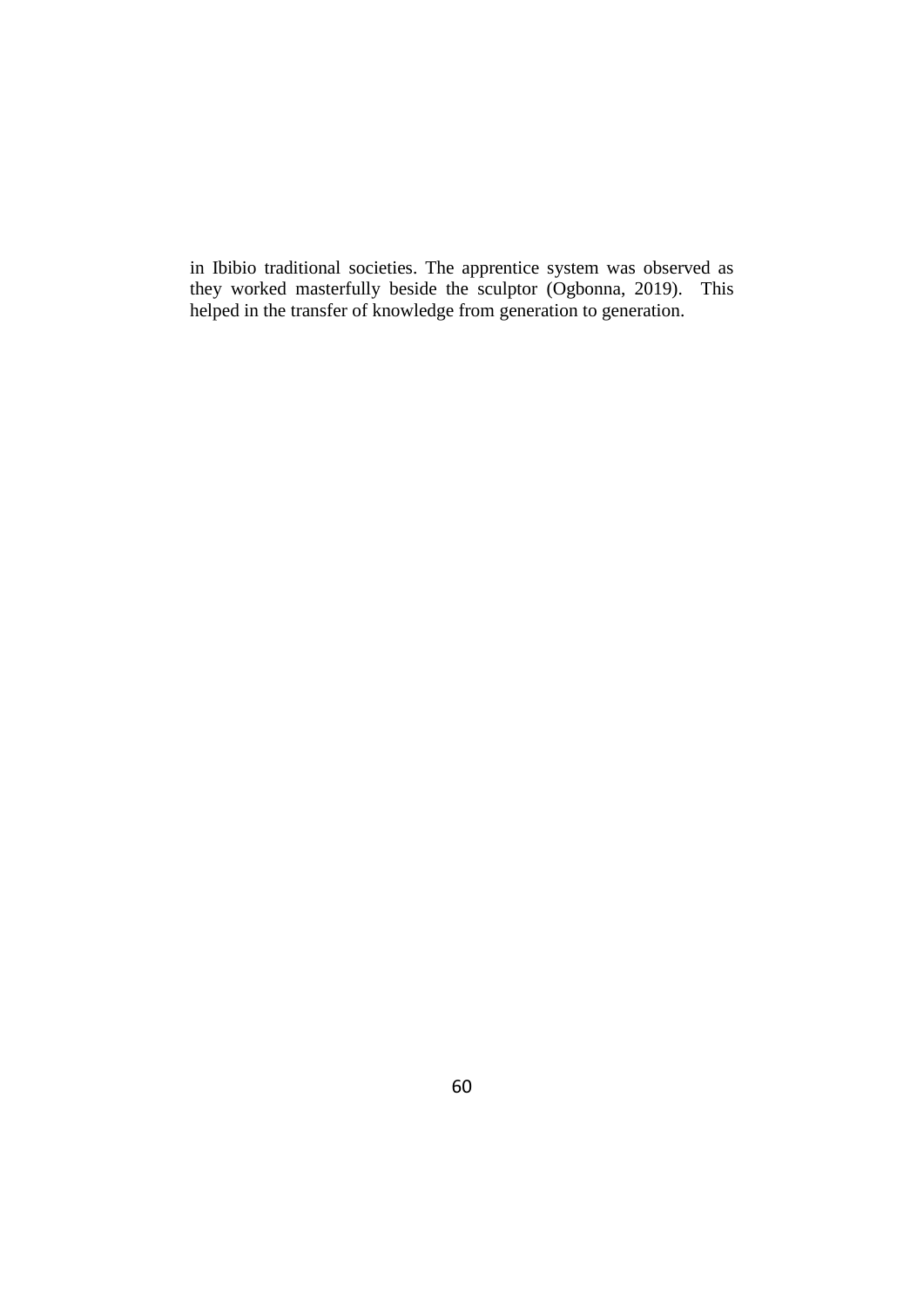

Figure 3: Artist: Asuquo Apabio Title: The Philosopher Medium: Wood Year: 2019 Source: Stone Age **Gallery** 



Figure 4: Artist: Asuquo Apabio Title: Chain of Love Medium: Wood Size: 76x8cm Year: 2019 Source: Stone Age **Gallery** 



Figure 5: Artist: Asuquo Apabio Title: Abang Ndisa (Refrigerated Pot) Medium: Terracota Size: 50x40cm Year: 2019 Source: Stone Age **Gallery** 

Peters (2019) shows a contemporary approach to the use of materials. See Fig. 6. These works are executed in cement and they depict traditional rulers and police officers on duty. The works reflect on on the administrative role of the Ibibio traditional art.



**Figure 6**: Sunday Jack Akpan, Akpans Works showing traditional Rulers/police officers, Cement Sculpture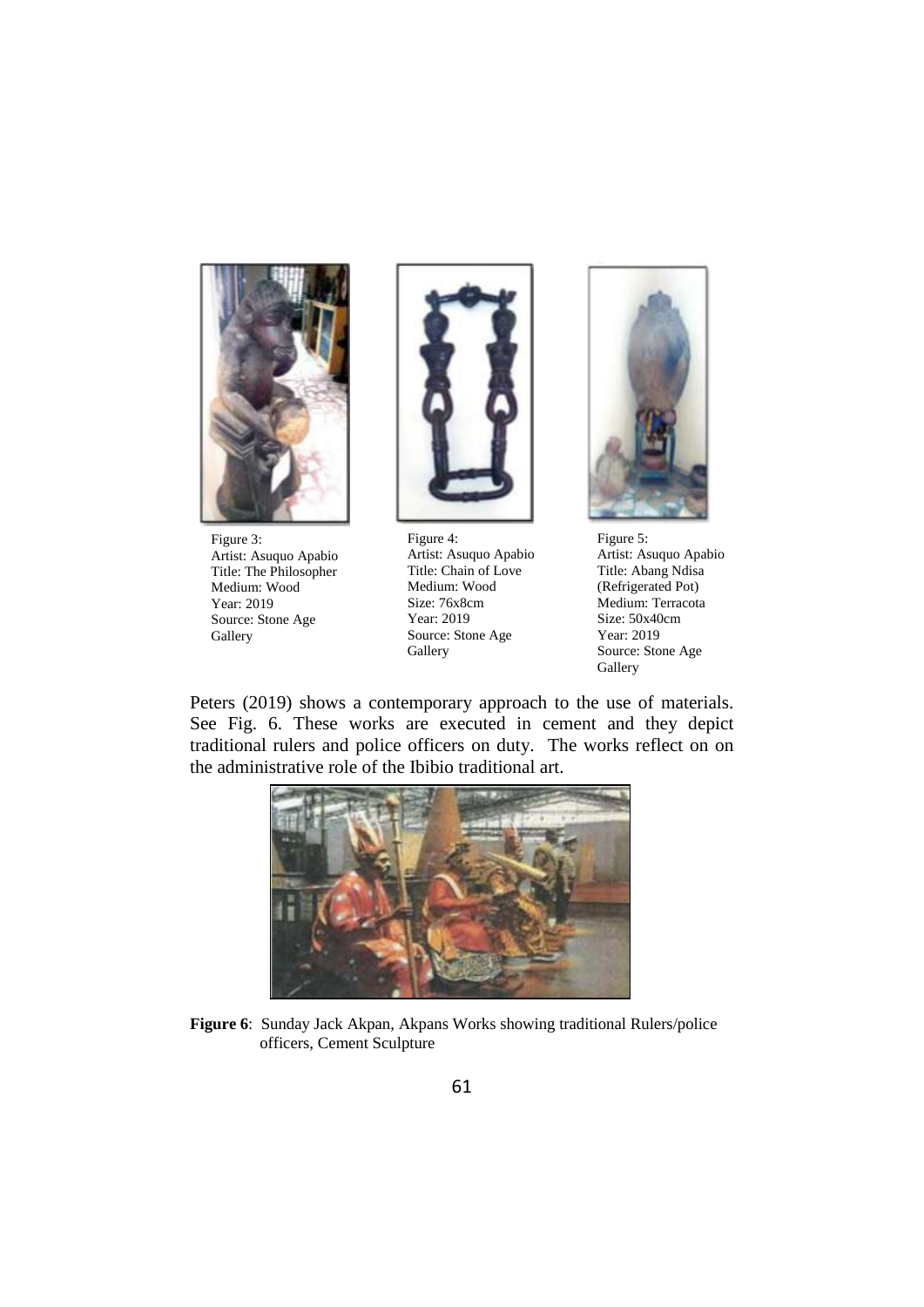### **Influence of Ibibio** *Nwommo* **Traditional Art on Contemporary Art**

Willett et al (2018) in Ukim, (2020) asserts that traditional African art pieces are significant in various areas namely; entertainment, economic, political, religion or ritual as well as aesthetic. African and indeed Ibibio shrines are built around natural habitats for both indigenous art practice and art collection. Some are found in thick forest, caves, and near waterfalls and running streams. These are captured against ordinary settings that are familiar with the locales. This traditional monument contains earthen wares (*abang ibok*), mask wood sculpture (*iso ekpo*), wall paintings of animals such as *asabo, isantim*, graphics symbols (*nsibidi*) and textiles loins (*ukara ekpe* and *ndam*). The Ibibio people refer to it as *Nwommo* - an indigenous hut with the chief priest (*abia idiong*) as the curator or administrator. They use the various sizes of ceramics pots for storage and mixture of herbal medicinal concoctions. Their carvings, masks, paintings, graphics symbols and textiles wrappers were for theatrical spectacle, hunting and body adornment, respectively. Consequently, these per formative activities (administration, sacred and artistic) are resources reminiscent of the socio- political values postulated in Willet et al (2018) and Ukim (2020).

Indisputably, *Nwommo* and most Ibibio traditional art forms are near extinction. Reason being what the so called liberated elites within Africa, Nigeria and Ibibio in particular refer as rejected customs. They erroneously view the use of incantations and appeasement of the gods as diabolic and within the context of Christianity, should be excluded. Ekanem (2000) affirms that with the introduction of Christianity, African (Ibibio) traditional culture and the so called rejected arts were destroyed. The motive was to strip these art forms of their original context and, perhaps, assume ownership of the works. This hidden intent is made obvious when some of these works were stolen by the European colonialists for decorating their museums with art works hitherto seen as rejected. Such expansionism by the colonial masters as observed in Andah (1990) later gave rise to African museums being set up in centers that could easily spread the colonial masters" concepts instead of the original setting. Amongst these hubs were schools, churches and colonial administrative towns. Consequently, the Ibibio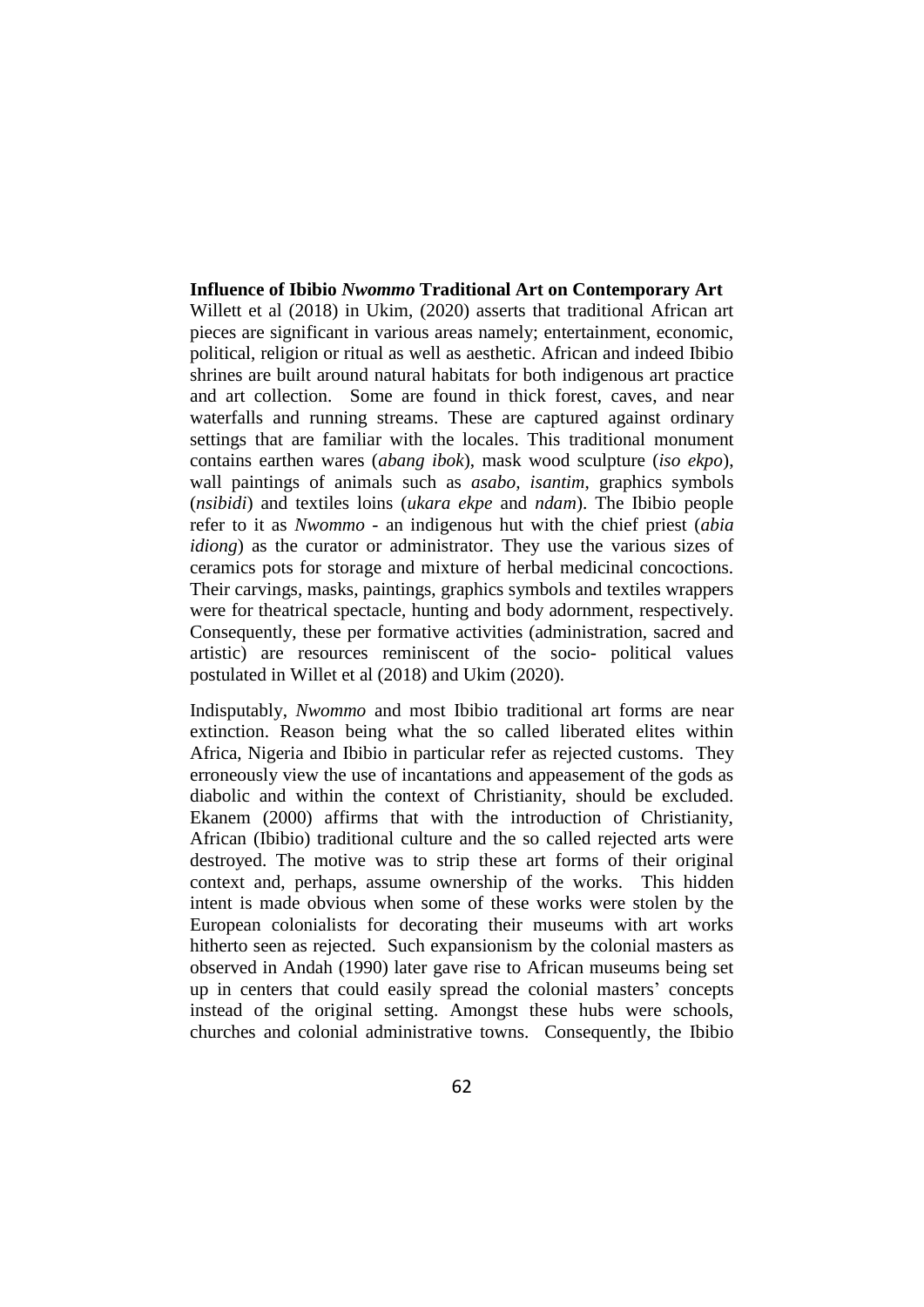shrine (nwomo) was thus treated out of context with bias curators and critic (Ukim, 2020; Ekanem, 2000). Conceivably by implication, such treatment projected the mindset as purely European with no regard to analysis and interpretations from owners of the culture. This pretentious effort arising from the domination of the Ibibio and the Africans at large empowered the colonist, not Africans to determine the unusual and strange aspects of what were referred to as the ways and customs of the natives (Andah, 1990).

African culture and specifically the Ibibio ethos and norms do not need foreigners to set standards for acceptability or otherwise. The Europeans are strangers in Africa and intruder. Therefore, they could hardly collate, curate and exhibit Ibibio cultural identity and distinctiveness as the custodians would. African symbols and motifs are not necessarily for rituals, rather they are dependable resource base for art production in all the genres. The emergence of the Europeans in Ibibio land witnessed the decline of Ibibio people and their traditional art. However, their presence has also enhanced the Ibibio people due to the establishment of schools, hospital and churches. The Ibibio are still known for their artistic dexterity and have drawn upon previous works to produce works with contemporary ethos. Therefore, a pretentious approach to label Ibibio shrine arts as rejected amounts to a denial of one"s cultural rights of expressions through the visual arts. The inference drawn is reminiscent of the exhibition of the rejected in France.

### *Nwommo* **Traditional Art as Exhibition of the Rejected**

Exhibition of Rejected Art literally translated from French "*Salon des Refusés*" This was a case of non- conformist or anti-art, a term that may be applied to various concepts and attitudes that reject prior definitions of art and question art in general. The term "Salon des Refusés", an art exhibition held in Paris, in 1863 to display paintings that had been excluded by the selection agency of the ["Paris Salon"](http://www.visual-arts-cork.com/history-of-art/salon-paris.htm) reechoes the Ibibio *Nwommo* permanent exhibition. The Paris Salon was the official annual exhibition of French Art. The [French Academy,](http://www.visual-arts-cork.com/history-of-art/french-academy.htm) a jury or committee of reputable, conservative artists, drawn from members of the same school were the organizers. Their terms of reference, amongst others, were to approve acceptable artworks or reject works that were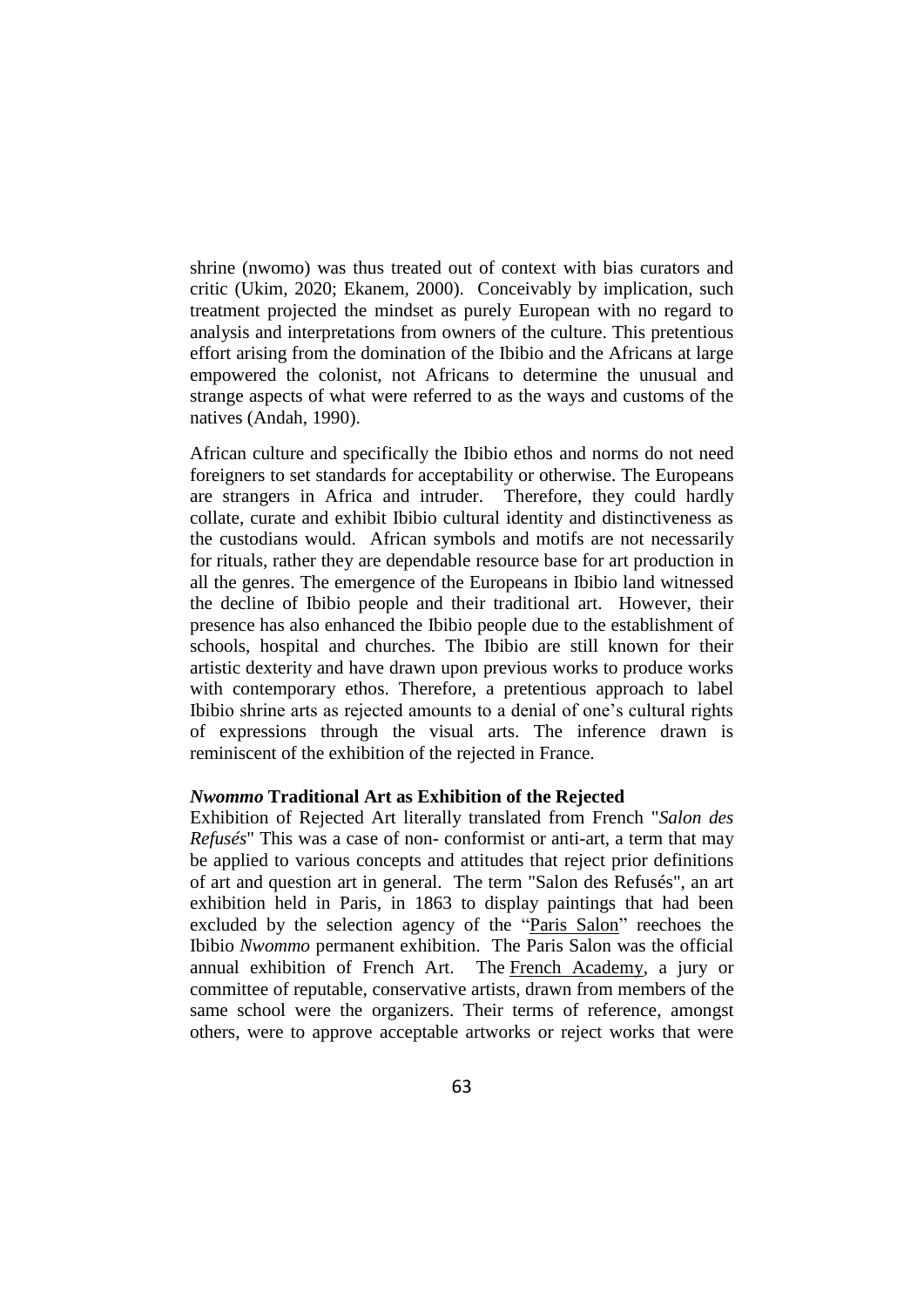regarded as offensive. The Academy expected true- to-life realistic paintings, free from any trace of brush strokes. The works needed to be absolutely polished to meet the Academy"s criteria for selection. Art works considered unconventional in subject matter and style were judged adversely. This means that objectivity in selection of artworks was relegated to the background. The question of what determines the essence of art became inappropriate in the selection process. In view of the stringent rules, in 1863 many artworks could not make the salon due to rejection by the committee. Less than 2,218 representing 44.36% artworks out of 5,000 were accepted.

The French Academy was the traditional proponents of orthodox art which were known as academic. Therefore the majority of the jury voted against artworks which were unconventional both in subject matter and style. A rejected work was bad news for artists whose work was not selected for the show which provided opportunity in the French Art Calendar for him to display his works to dealers, art critics, writers and collectors (Salon des Refusés, n.d.). There were series of complaints. Consequently, in order to allow the public to judge the merits of the rejected works for themselves, Emperor Napoleon III ordered a new exhibition to be organized. Thus, it was the resulting protest over denied opportunities to attract buyers, critics and gallery representation that made the emperor to open a separate exhibition for the rejected artists. The emperor was sensitive to the plight of his people including the Artists. The Salon des Refusés drew crowd more than a thousand per day (Salon des Refusés, n.d.) and recorded unprecedented success besides giving rise to avant-garde artists and art movements. The assemblage of found objects as some works of Marcel Duchamp of Dada movement such as "The Urinary" was accepted as revolutionary forms of art. Significantly, their protest yielded good result as it gave birth the like of Manet, Renoir, Picasso, Braque, Degas and Cezanne. It also birthed the avant-garde group and ushered in creativity, originality and more freedom of expression in the visual arts as the Salon was held to show works of innovative artists. These were series of the first sensitive attention to the impressionist group who were non-conformist.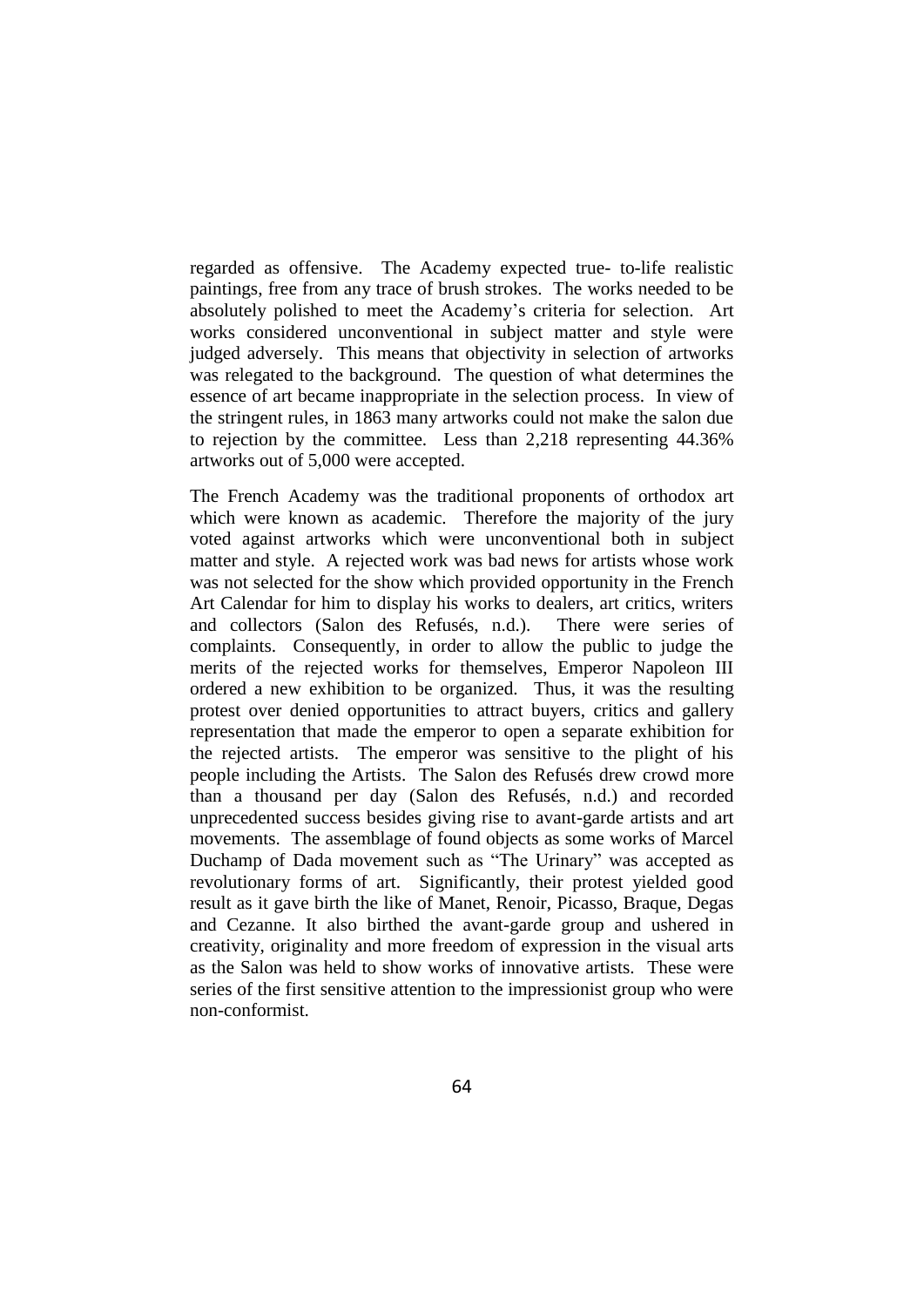Ibibio *Nwommo* art like The Exhibition of the Rejected represents a break out with original concepts from creative minds. They are peculiar and context driven art forms that reflect indigenous art practice. Their standards for acceptance or rejection are ethnic based. The implication thereof is the fact that Ibibio *Nwommo* traditional exhibition has been projected in the limelight with scholarly recognition. Consequently, the Ibibio socio-economic, socio-political and socio-cultural values are exhibitions with unique narratives akin to 'Exhibition of the Rejected' in France. Their perceptions and values although impressionistic and archaic in approach are tried and tested reforms which transcends contemporary restructurings through visual arts exhibitions.

#### **Conclusion**

Premised on the discourse of Ibibio traditional exhibition, the paper observes that *Nwommo* display is a permanent exhibition with unique narratives. It is significant in administrative, socio-economic, political, educational and technological matters. It also plays dependable role in communication and preservation of the cultural values and norms of the Ibibio people. The Ibibio traditional art adopts a non-conformist approach, a case similar to the exhibitions of the rejected in France. In view of the artworks on display at *Nwommo* and the nature in which they are showcased, the writers of this paper make bold as to say, *Nwommo* art is important just as the French Exhibition of the Rejected for three reasons, as observed in Salon des Refusés 1863, (n.d.), namely; i) it undermines the infallibility of academic traditions; ii)it highlights the need for alternative "unofficial exhibition" to prevent highly conservative academic bodies from dominating both aesthetics and public taste in art and; iii) it makes new art forms and styles (Avantgarde art) legitimate. It therefore, suggests that *Nwommo* can be viewed as an art form as well as an exhibition platform – a gallery and a museum of a sort. This days, the term "Salon des Refusés" is used to denote any art exhibition that displays works rejected by a juried art show (Salon des Refusés 1863, n.d.). Similarly, today in Ibibioland, *Nwommo* is rejected. Its exhibits are equally rejected in ignorance thought. Therefore, the writers of this paper reason that if *Nwommo* is advocated for and exhibited accordingly; it could turn out to give similar results as did Salon des Reject of 1863 in France. It should be noted that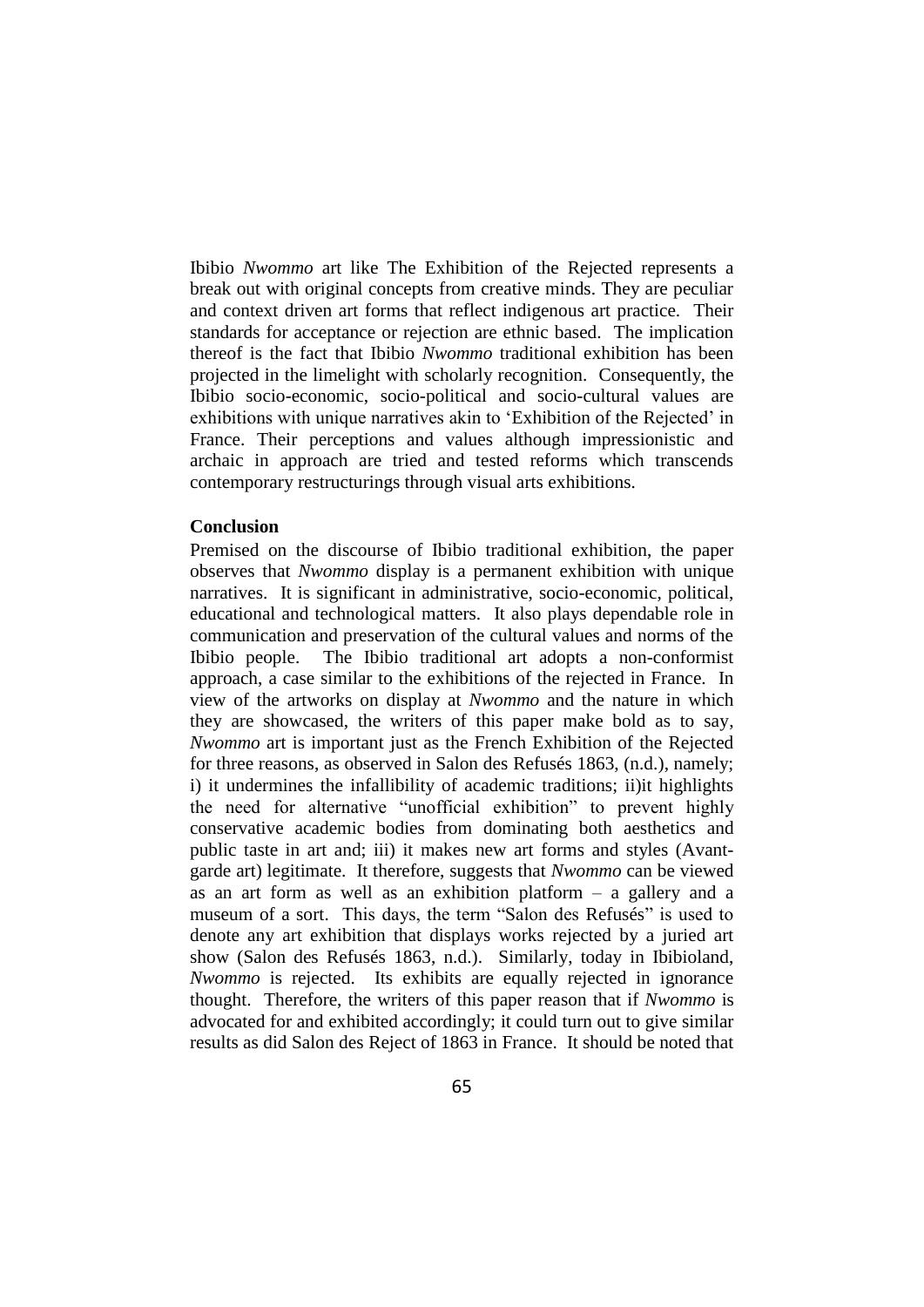the rejected stone has always been the chief corner stone. Since this art resonates reforms through creative outlet, the paper recommends synergies and collaborations in place of outright rejection.

#### **References**

- Andah, B.W. (1990) The Museum and Related Institutions and Cultural Resource Management: Wisdom Publishers Limited. Ibadan.
- Demographic Nigeria (n.d) [https://www.cs.mcgill.ca/~rwest/wikispeedia/wpcd/wp/d/Demograp](https://www.cs.mcgill.ca/~rwest/wikispeedia/wpcd/wp/d/Demographics_of_Nigeria.htm) [hics\\_of\\_Nigeria.htm.](https://www.cs.mcgill.ca/~rwest/wikispeedia/wpcd/wp/d/Demographics_of_Nigeria.htm) Retrieved 7/12/2021
- Ekanem, B. (2000). Comparative study of Ibibio, Egyptian and Greek arts. In B. Ekanem and O. Egonwa (Eds.), Arts today for tomorrow (pp.10-17). Uyo, Nigeria: Dorand Publications.
- Ekanem, U. B. (1994). Arts and crafts. In S. W. Petters, E. R. Iwok and O. E. Uya (Eds.), Akwa Ibom State the land of promise: A compendium (pp. 97-102). Lagos, Nigeria: Gabumo Publishing Company Limited.
- Ekong, C. E. (2000). Using Nsibidi Symbols as Resource Base for eramic Art Forms. Unpublished MFA Dissertation. Nsukka, Nigeria: University of Nigeria.
- Ekwere, S. (2000). *Nwommo*: Exemplar of Ibibio Creative Process as a Panacea for New Possibilities In B. Ekanem and O. Egonwa (Eds.), Arts today for tomorrow (pp. 23-31). Uyo, Nigeria: Dorand Publications.
- Ogbonna, E. E. (2019).Towards Thematic Replication of Traditional Values in Clay and Wood Forms: Asuquo Alfred Akpabio in Focus. *International Journal of Innovative Research and Advanced Studies*  (IJIRAS) Volume 6 Issue 8.
- Okonofua, A. & Ukim, I. (2016). Documentation of indigenous Ibibio culture in sculpture: An analysis of some works in University of Uyo Art Garden. *Graspact Journal of Arts and Technology*. 1(1), 24- 32.
- Nicklin, K. (n.d) Guide to the National Museum, Oron.
- Peters, E. E. (2019). Reflections on the Creative Cultural Art of an Ibibio (African) in the Global Science. University of Port Harcourt, Nigeria.